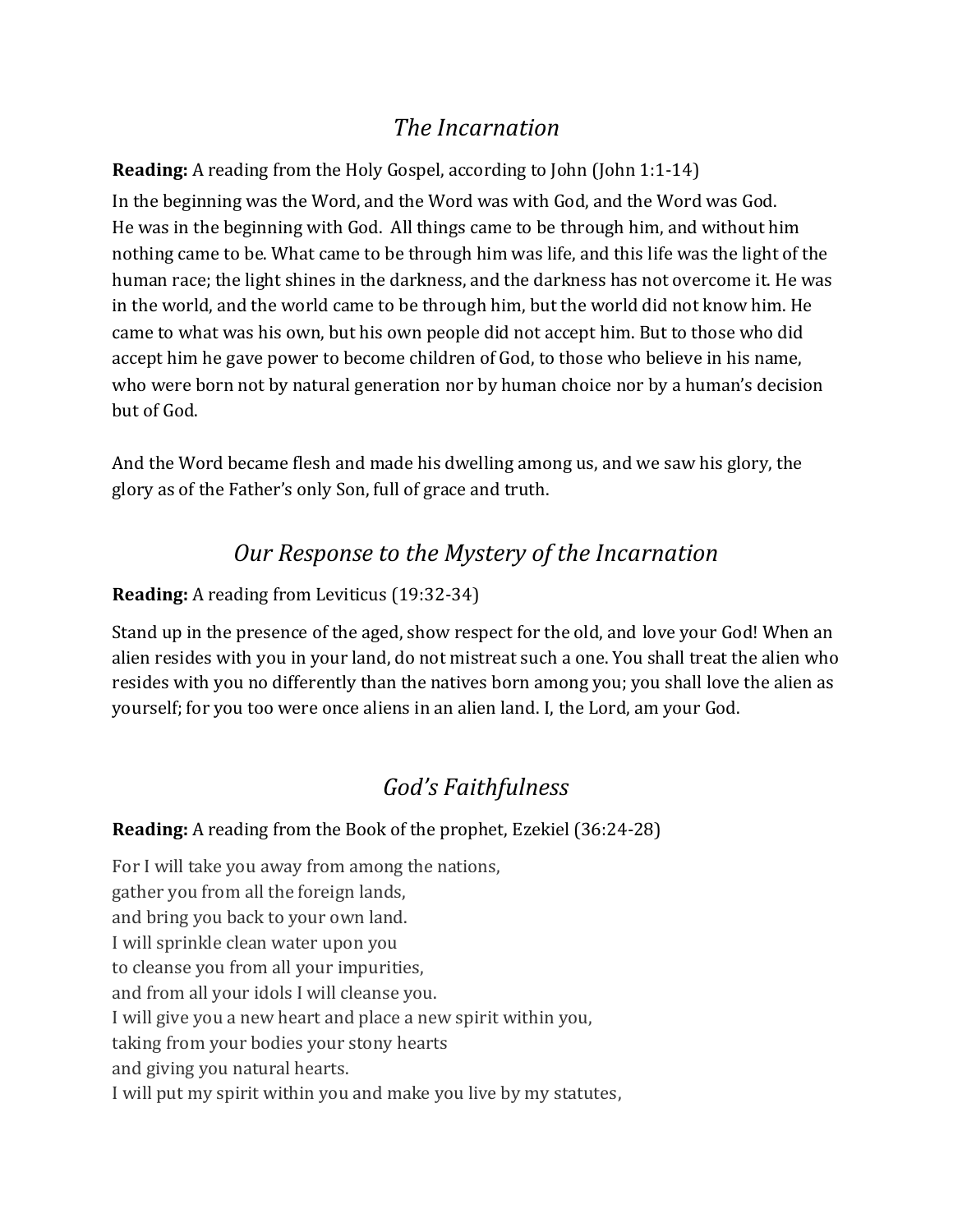careful to observe my decrees. You shall live in the land I gave your ancestors; you shall be my people, and I will be your God.

### *God's Love for Us*

#### **Reading:** A reading from the letter of St. Paul to the Ephesians

Brothers and sisters:

I kneel before the Father, from whom every family in heaven and on earth is named, that he may grant you in accord with the riches of his glory to be strengthened with power through his Spirit in the inner self, and that Christ may dwell in your hearts through faith; that you, rooted and grounded in love, may have strength to comprehend with all the holy ones what is the breadth and length and height and depth, and to know the love of Christ that surpasses knowledge, so that you may be filled with all the fullness of God. Now to him who is able to accomplish far more than all we ask or imagine, by the power at work within us, to him be glory in the Church and in Christ Jesus to all generations, forever and ever. Amen

# *Our Love for God*

#### **Reading:** A reading from the Holy Gospel according to Matthew (6:19-24)

Do not store up for yourselves treasures on earth, where moth and decay destroy, and thieves break in and steal. But store up treasures in heaven, where neither moth nor decay destroys, nor thieves break in and steal. For where your treasure is, there also will your heart be.

# *Our Life in Community*

#### **Reading :** A reading from the Acts of the Apostles

They devoted themselves to the teaching of the apostles and to the communal life, to the breaking of the bread and to the prayers. Awe came upon everyone, and many wonders and signs were done through the apostles. All who believed were together and had all things in common; they would sell their property and possessions and divide them among all according to each one's need. Every day they devoted themselves to meeting together in the temple area and to breaking bread in their homes. They ate their meals with exultation